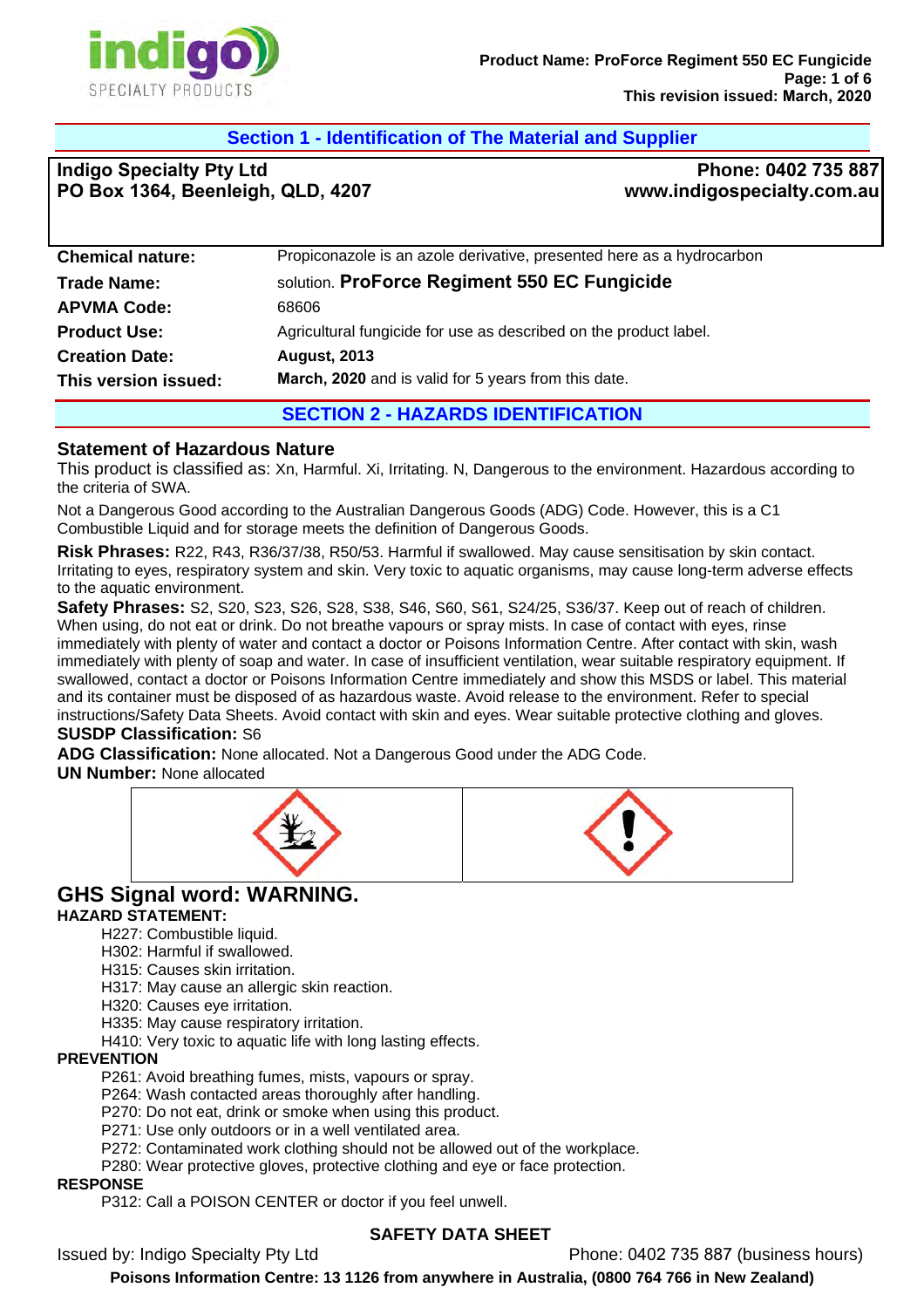P362: Take off contaminated clothing and wash before reuse.

P301+P330+P331: IF SWALLOWED: Rinse mouth. Do NOT induce vomiting.

P302+P352: IF ON SKIN: Wash with plenty of soap and water.

P304+P340: IF INHALED: Remove victim to fresh air and keep at rest in a position comfortable for breathing. P305+P351+P338: IF IN EYES: Rinse cautiously with water for several minutes. Remove contact lenses, if present and easy to do. Continue rinsing.

P333+P313: If skin irritation or rash occurs: Get medical advice.

P337+P313: If eye irritation persists: Get medical advice.

P391: Collect spillage.

P370+P378: In case of fire: Suitable extinguishing media are carbon dioxide, dry chemical, foam, water fog. **STORAGE** 

P402+P404: Store in a dry place. Store in a closed container.

P403+P233: Store in a well-ventilated place. Keep container tightly closed.

#### **DISPOSAL**

P501: Dispose of contents and containers as specified on the registered label.

#### **Emergency Overview**

#### **Physical Description & Colour: Clear yellowish liquid.**

**Odour:** Characteristic liquid hydrocarbon/solvent odour.

**Major Health Hazards:** irritating to eyes, respiratory system and skin, harmful if swallowed, possible skin sensitiser.

#### **Potential Health Effects**

**Persons sensitised to Propiconazole should avoid contact with this product.** 

#### **Inhalation:**

**Short Term Exposure:** Available data indicates that this product is not harmful. However product is an inhalation irritant. Symptoms may include headache, irritation of nose and throat and increased secretion of mucous in the nose and throat. Other symptoms may also become evident, but they should disappear after exposure has ceased. **Long Term Exposure:** No data for health effects associated with long term inhalation.

#### **Skin Contact:**

**Short Term Exposure:** Classified as a potential sensitiser by skin contact. Exposure to a skin sensitiser, once sensitisation has occurred, may manifest itself as skin rash or inflammation, and in some individuals this reaction can be severe. In addition product is a skin irritant. Symptoms may include itchiness and reddening of contacted skin. Other symptoms may also become evident, but all should disappear once exposure has ceased.

**Long Term Exposure:** No data for health effects associated with long term skin exposure.

#### **Eye Contact:**

**Short Term Exposure:** This product is an eye irritant. Symptoms may include stinging and reddening of eyes and watering which may become copious. Other symptoms may also become evident. If exposure is brief, symptoms should disappear once exposure has ceased. However, lengthy exposure or delayed treatment may cause permanent damage.

**Long Term Exposure:** No data for health effects associated with long term eye exposure.

#### **Ingestion:**

**Short Term Exposure:** Significant oral exposure is considered to be unlikely. Available data shows that this product is harmful, but symptoms are not available. However, this product is an oral irritant. Symptoms may include burning sensation and reddening of skin in mouth and throat. Other symptoms may also become evident, but all should disappear once exposure has ceased.

**Long Term Exposure:** No data for health effects associated with long term ingestion.

#### **Carcinogen Status:**

**SWA:** No significant ingredient is classified as carcinogenic by SWA.

**NTP:** No significant ingredient is classified as carcinogenic by NTP.

**IARC:** No significant ingredient is classified as carcinogenic by IARC.

#### **SAFETY DATA SHEET**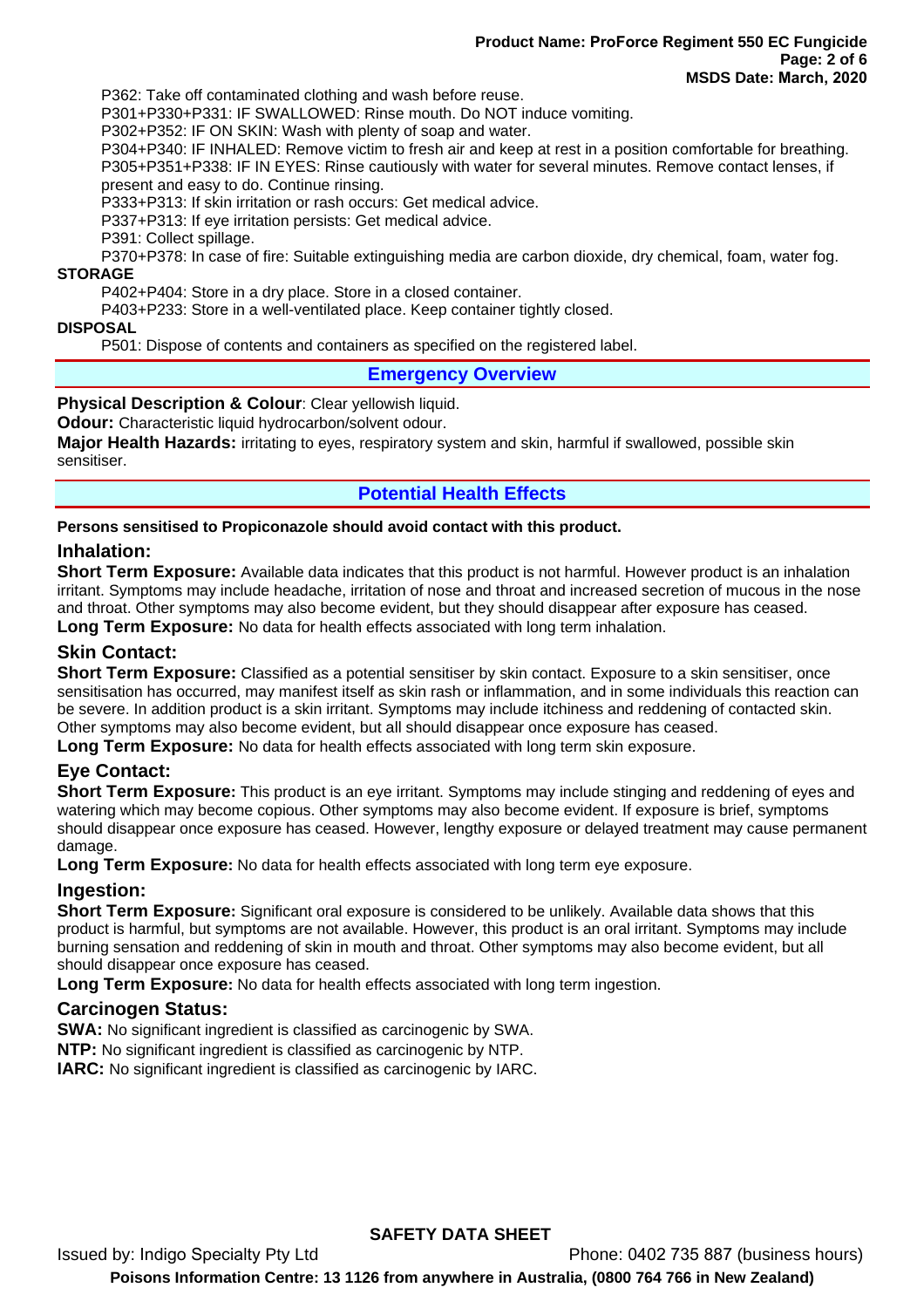| <b>SECTION 3 - COMPOSITION/INFORMATION ON INGREDIENTS</b>                                                       |               |        |         |                                                    |  |
|-----------------------------------------------------------------------------------------------------------------|---------------|--------|---------|----------------------------------------------------|--|
| <b>Ingredients</b>                                                                                              | <b>CAS No</b> | Conc,% |         | TWA (mg/m <sup>3</sup> ) STEL (mg/m <sup>3</sup> ) |  |
| Propiconazole                                                                                                   | 60207-90-1    | 550g/L | not set | not set                                            |  |
| Liquid hydrocarbon                                                                                              |               | 371g/L | not set | not set                                            |  |
| Other non hazardous ingredients                                                                                 | secret        | to 100 | not set | not set                                            |  |
| . This is a consecuted word on the second with a formal second second with the Library of Still Conservation of |               |        |         |                                                    |  |

This is a commercial product whose exact ratio of components may vary slightly. Minor quantities of other non hazardous ingredients are also possible.

The SWA TWA exposure value is the average airborne concentration of a particular substance when calculated over a normal 8 hour working day for a 5 day working week. The STEL (Short Term Exposure Limit) is an exposure value that may be equalled (but should not be exceeded) for no longer than 15 minutes and should not be repeated more than 4 times per day. There should be at least 60 minutes between successive exposures at the STEL. The term "peak "is used when the TWA limit, because of the rapid action of the substance, should never be exceeded, even briefly.

#### **SECTION 4 - FIRST AID MEASURES**

#### **General Information:**

You should call The Poisons Information Centre if you feel that you may have been poisoned, burned or irritated by this product. The number is 13 1126 from anywhere in Australia (0800 764 766 in New Zealand) and is available at all times. Have this MSDS with you when you call.

**Inhalation:** If irritation occurs, contact a Poisons Information Centre, or call a doctor. Remove source of contamination or move victim to fresh air. If breathing is difficult, oxygen may be beneficial if administered by trained personnel, preferably on a doctor's advice. In severe cases, symptoms of pulmonary oedema can be delayed up to 48 hours after exposure.

**Skin Contact:** Wash gently and thoroughly with warm water (use non-abrasive soap if necessary) for 10-20 minutes or until product is removed. Under running water, remove contaminated clothing, shoes and leather goods (e.g. watchbands and belts) and completely decontaminate them before reuse or discard. If irritation persists, repeat flushing and seek medical attention.

**Eye Contact:** Immediately flush the contaminated eye(s) with lukewarm, gently flowing water for 20 minutes or until the product is removed, while holding the eyelid(s) open. Take care not to rinse contaminated water into the unaffected eye or onto the face. Obtain medical attention immediately. Take special care if exposed person is wearing contact lenses.

**Ingestion:** If swallowed, do NOT induce vomiting. Wash mouth with water and contact a Poisons Information Centre, or call a doctor.

#### **SECTION 5 - FIRE FIGHTING MEASURES**

**Fire and Explosion Hazards**: This product is classified as a C1 combustible product. There is no risk of an explosion from this product under normal circumstances if it is involved in a fire. Violent steam generation or eruption may occur upon application of direct water stream on hot liquids. Vapours from this product are heavier than air and may accumulate in sumps, pits and other low-lying spaces, forming potentially explosive mixtures. They may also flash back considerable distances.

Fire decomposition products from this product may be toxic if inhaled. Take appropriate protective measures. **Extinguishing Media:** Suitable extinguishing media are carbon dioxide, dry chemical, foam, water fog.

**Fire Fighting:** If a significant quantity of this product is involved in a fire, call the fire brigade.

| Flash point:                     | $>61^{\circ}$ C                                      |
|----------------------------------|------------------------------------------------------|
| <b>Upper Flammability Limit:</b> | No data.                                             |
| <b>Lower Flammability Limit:</b> | No data.                                             |
| <b>Autoignition temperature:</b> | No data.                                             |
| <b>Flammability Class:</b>       | Flammable Category 4 (GHS), C1 combustible (AS 1940) |
|                                  |                                                      |

### **SECTION 6 - ACCIDENTAL RELEASE MEASURES**

**Accidental release:** In the event of a major spill, prevent spillage from entering drains or water courses. Wear full protective clothing including eye/face protection. All skin areas should be covered. See below under Personal Protection regarding Australian Standards relating to personal protective equipment. Suitable materials for protective clothing include rubber, PVC. Eye/face protective equipment should comprise as a minimum, protective goggles. If there is a significant chance that vapours or mists are likely to build up in the cleanup area, we recommend that you use a respirator. Usually, no respirator is necessary when using this product. However, if you have any doubts consult the Australian Standard mentioned below (section 8).

### **SAFETY DATA SHEET**

Issued by: Indigo Specialty Pty Ltd Phone: 0402 735 887 (business hours) **Poisons Information Centre: 13 1126 from anywhere in Australia, (0800 764 766 in New Zealand)**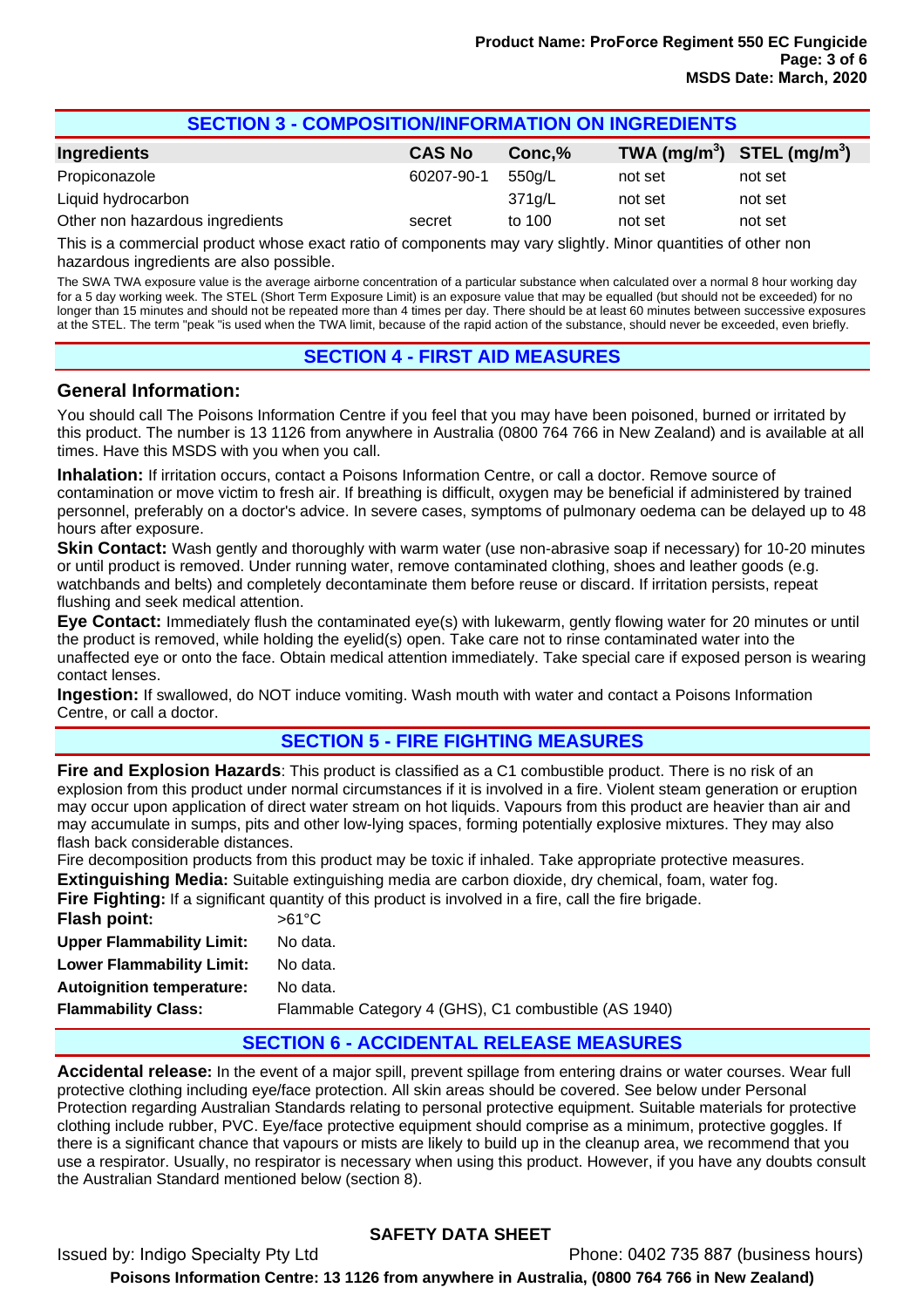#### **Product Name: ProForce Regiment 550 EC Fungicide Page: 4 of 6 MSDS Date: March, 2020**

Stop leak if safe to do so, and contain spill. Absorb onto sand, vermiculite or other suitable absorbent material. If spill is too large or if absorbent material is not available, try to create a dike to stop material spreading or going into drains or waterways. Sweep up and shovel or collect recoverable product into labelled containers for recycling or salvage, and dispose of promptly. Recycle containers wherever possible after careful cleaning. Refer to product label for specific instructions. After spills, wash area preventing runoff from entering drains. If a significant quantity of material enters drains, advise emergency services. Full details regarding disposal of used containers, spillage and unused material may be found on the label. If there is any conflict between this MSDS and the label, instructions on the label prevail. Ensure legality of disposal by consulting regulations prior to disposal. Thoroughly launder protective clothing before storage or re-use. Advise laundry of nature of contamination when sending contaminated clothing to laundry.

## **SECTION 7 - HANDLING AND STORAGE**

**Handling:** Keep exposure to this product to a minimum, and minimise the quantities kept in work areas. Check Section 8 of this MSDS for details of personal protective measures, and make sure that those measures are followed. The measures detailed below under "Storage" should be followed during handling in order to minimise risks to persons using the product in the workplace. Also, avoid contact or contamination of product with incompatible materials listed in Section 10.

**Storage:** Note that this product is combustible and therefore, for Storage, meets the definition of Dangerous Goods in some states. If you store large quantities (tonnes) of such products, we suggest that you consult your state's Dangerous Goods authority in order to clarify your obligations regarding their storage.

Protect this product from light. Store in the closed original container in a dry, cool, well-ventilated area out of direct sunlight. Make sure that the product does not come into contact with substances listed under "Incompatibilities" in Section 10. Some liquid preparations settle or separate on standing and may require stirring before use. Check packaging - there may be further storage instructions on the label.

### **SECTION 8 - EXPOSURE CONTROLS AND PERSONAL PROTECTION**

The following Australian Standards will provide general advice regarding safety clothing and equipment:

Respiratory equipment: **AS/NZS 1715**, Protective Gloves: **AS 2161**, Industrial Clothing: **AS2919**, Industrial Eye Protection: **AS1336** and **AS/NZS 1337**, Occupational Protective Footwear: **AS/NZS2210**.

#### **SWA Exposure Limits TWA (mg/m<sup>3</sup>**

**) STEL (mg/m<sup>3</sup> )** 

Exposure limits have not been established by SWA for any of the significant ingredients in this product.

The ADI for Propiconazole is set at 0.04mg/kg/day. The corresponding NOEL is set at 4mg/kg/day. ADI means Acceptable Daily Intake; NOEL means No-observable-effect-level. Values taken from Australian ADI List, June 2014.

No special equipment is usually needed when occasionally handling small quantities. The following instructions are for bulk handling or where regular exposure in an occupational setting occurs without proper containment systems.

**Ventilation:** This product should only be used in a well ventilated area. If natural ventilation is inadequate, use of a fan is suggested.

**Eye Protection:** Protective glasses or goggles should be worn when this product is being used. Failure to protect your eyes may cause them harm. Emergency eye wash facilities are also recommended in an area close to where this product is being used.

**Skin Protection:** If you believe you may have a sensitisation to this product or any of its declared ingredients, you should prevent skin contact by wearing impervious gloves, clothes and, preferably, apron. Make sure that all skin areas are covered. See below for suitable material types.

**Protective Material Types:** We suggest that protective clothing be made from the following materials: rubber, PVC.

**Respirator:** Usually, no respirator is necessary when using this product. However, if you have any doubts consult the Australian Standard mentioned above.

Eyebaths or eyewash stations and safety deluge showers should be provided near to where this product is being used.

## **SECTION 9 - PHYSICAL AND CHEMICAL PROPERTIES:**

**Physical Description & colour:** Clear yellowish liquid. **Odour: Characteristic liquid hydrocarbon/solvent odour.** Characteristic liquid hydrocarbon/solvent odour. **Boiling Point:** Not available. **Freezing/Melting Point:** No specific data. Liquid at normal temperatures. **Volatiles:** No specific data. Expected to be low at 100°C. Vapour Pressure: No data. **Vapour Density:** No data. **Specific Gravity:** No data. **Water Solubility:** Emulsifiable.

### **SAFETY DATA SHEET**

Issued by: Indigo Specialty Pty Ltd Phone: 0402 735 887 (business hours)

**Poisons Information Centre: 13 1126 from anywhere in Australia, (0800 764 766 in New Zealand)**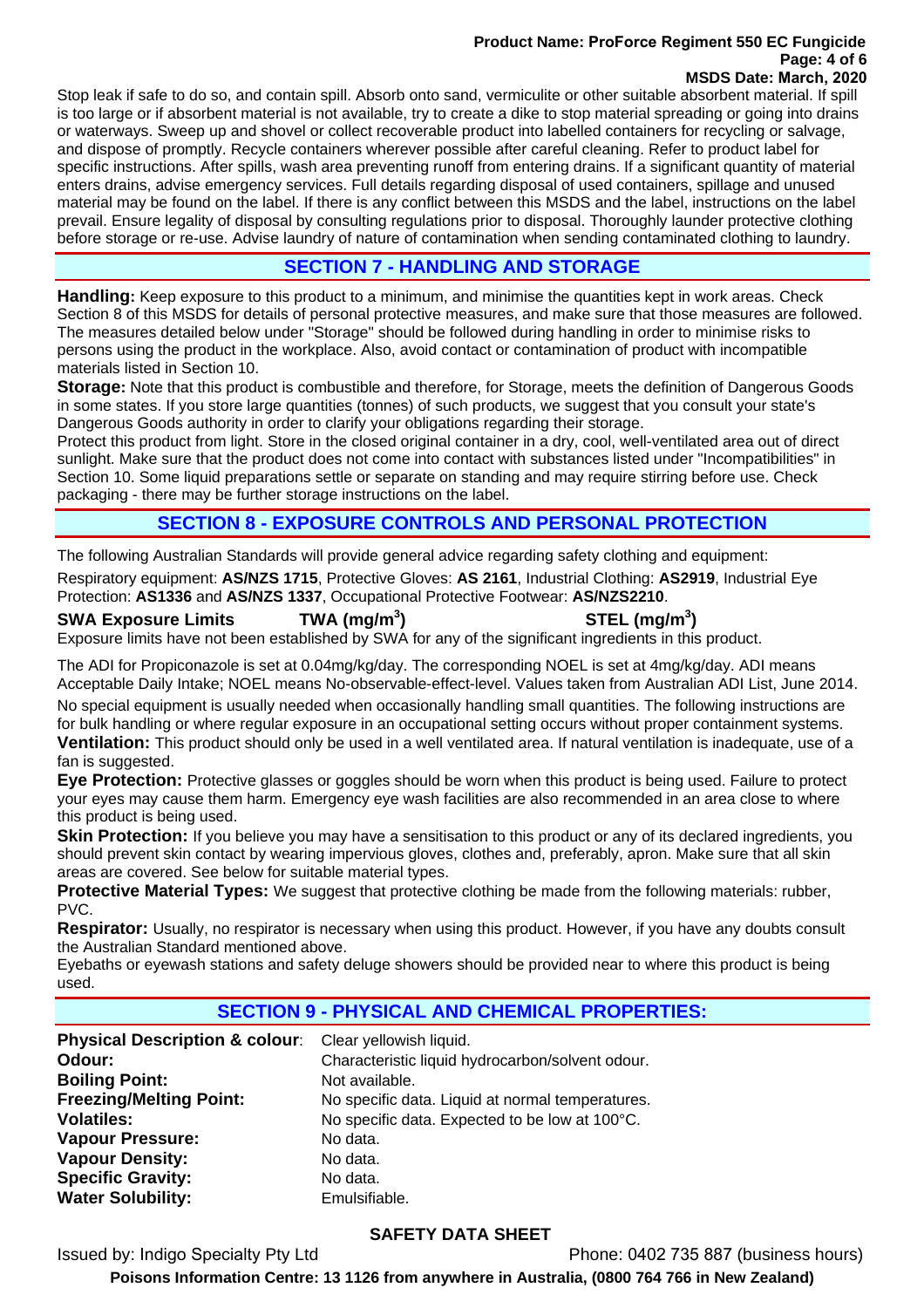| pH:                                  | No data.                                      |
|--------------------------------------|-----------------------------------------------|
| <b>Volatility:</b>                   | No data.                                      |
| <b>Odour Threshold:</b>              | No data.                                      |
| <b>Evaporation Rate:</b>             | No data.                                      |
| <b>Coeff Oil/water Distribution:</b> | 3.72 at pH 6.6 and 25°C (log P octanol/water) |
| <b>Autoignition temp:</b>            | No data.                                      |

#### **SECTION 10 - STABILITY AND REACTIVITY**

**Reactivity:** This product is unlikely to react or decompose under normal storage conditions. However, if you have any doubts, contact the supplier for advice on shelf life properties.

**Conditions to Avoid:** Protect this product from light. Store in the closed original container in a dry, cool, wellventilated area out of direct sunlight.

**Incompatibilities:** strong acids, strong bases, strong oxidising agents.

**Fire Decomposition:** Carbon dioxide, and if combustion is incomplete, carbon monoxide and smoke. Nitrogen and its compounds, and under some circumstances, oxides of nitrogen. Occasionally hydrogen cyanide gas in reducing atmospheres. Water. Carbon monoxide poisoning produces headache, weakness, nausea, dizziness, confusion, dimness of vision, disturbance of judgment, and unconsciousness followed by coma and death.

**Polymerisation:** This product will not undergo polymerisation reactions.

### **SECTION 11 - TOXICOLOGICAL INFORMATION**

**Toxicity: For Propiconazole:**  $LD_{50}$  Oral (Rat) 1517mg/kg<br>  $LD_{50}$  Dermal (Rat) >4000mg/kg<br>  $LD_{50}$  Dermal (Rabbit) >6000mg  $LC_{50}$  Inhal (Rat, 4hr) > 5800 mg/m3

 $LD_{50}$  Dermal (Rabbit) >6000mg/kg

There is no data to hand indicating any particular target organs.

Propiconazole is Classed by SWA as a potential sensitiser by skin contact.

#### **Classification of Hazardous Ingredients**

Ingredient **Risk Phrases** 

No ingredient mentioned in the HSIS Database is present in this product at hazardous concentrations.

#### **SECTION 12 - ECOLOGICAL INFORMATION**

Very toxic to aquatic organisms, may cause long-term adverse effects to the aquatic environment.

**For Propiconazole:** 

Birds:  $LD_{50}$  Japanese quail: 2223mg/kg  $LD_{50}$  Bobwhite quail: >2825mg/kg  $LD_{50}$  mallard ducks:  $>2510$ mg/kg Fish:  $LC_{50}$  carp: 6.8mg/L  $LC_{50}$  rainbow trout: 5.3mg/L LC<sub>50</sub> golden orfe: 5.1mg/L Algae:  $EC_{50}$  0.02-13.6mg/L

Bees: not toxic to bees Daphnia: EC<sub>50</sub> 4.8mg/L

After oral administration to the rat, Propiconazole is rapidly absorbed and also rapidly and almost completely eliminated with urine and faeces. Residues in tissues were generally low and there was no evidence for accumulation or retention of Propiconazole or its metabolites. The major sites of enzymatic attack are the propyl side-chain and the cleavage of the dioxolane ring, together with some attack at the 2,4-dichlorophenyl and 1,2,4-triazole rings. In the mouse, the major metabolic pathway is via cleavage of the dioxolane ring.

Plants: Degradation proceeds through hydroxylation of the n-propyl side-chain and deketalisation of the dioloxane ring. After cleavage of triazole, triazole-alanine is formed as the main metabolite. Metabolites are conjugated mostly as glucosides.

The main degradation pathways are hydroxylation of the propyl side-chain and the dioxolane ring, and finally formation of the 1,2,4-triazole. Koc (ads) 950ml/g, immobile in soil.

### **SECTION 13 - DISPOSAL CONSIDERATIONS**

**Disposal:** Special help is available for the disposal of Agricultural Chemicals. The product label will give general advice regarding disposal of small quantities, and how to cleanse containers. However, for help with the collection of unwanted rural chemicals, contact ChemClear 1800 008 182 http://www.chemclear.com.au/ and for help with the disposal of empty drums, contact DrumMuster http://www.drummuster.com.au/ where you will find contact details for your area.

### **SAFETY DATA SHEET**

Issued by: Indigo Specialty Pty Ltd Phone: 02 9389 2455 (business hours)

**Poisons Information Centre: 13 1126 from anywhere in Australia, (0800 764 766 in New Zealand)**